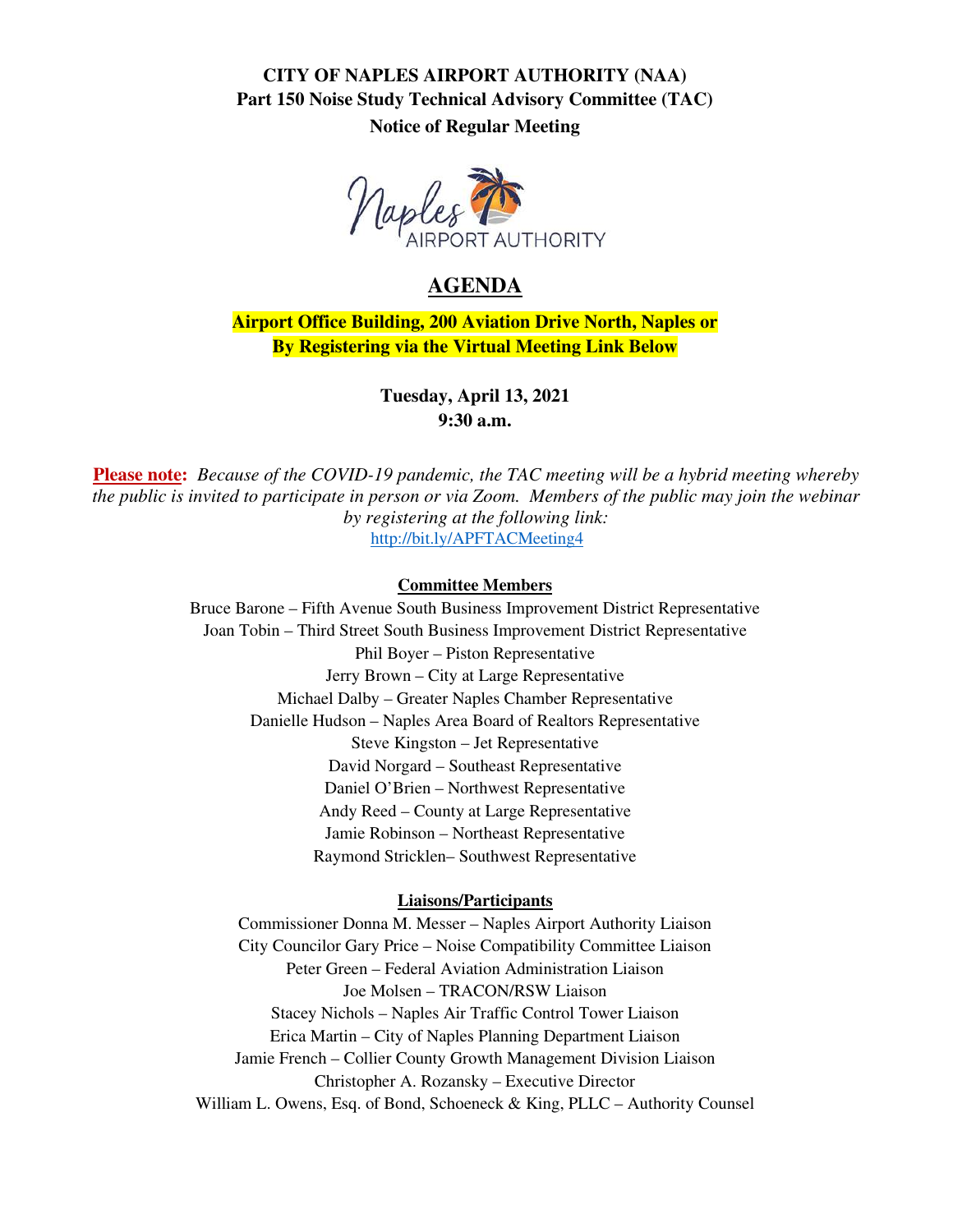Technical Advisory Committee Notice of Regular Meeting April 13, 2021 Page 2

Welcome. If you are attending in person and wish to address the Technical Advisory Committee regarding an item listed on the Agenda, please complete a Speaker Registration form and hand it to the Executive Assistant prior to consideration of that item. If you are attending virtually, using the Zoom Meeting link provided above, please submit a Speaker Registration form and submit it to the moderator using the Raise Your Hand feature. We ask that speakers limit comments to 5 minutes and that large groups name a spokesperson whenever possible. All written, audio-visual, and other materials distributed to Committee members or staff during this meeting will become the property of NAA and will be a public record. Thank you for your interest and participation.

#### **NOTICE**

Formal action may be taken on any item listed on the Agenda below, or added to the Agenda before or during the meeting, or discussed during the meeting without being added to the Agenda. Also, the sequence of items may be changed as the meeting progresses. Any person who decides to appeal a recommendation made by the Technical Advisory Committee with respect to any matter considered at this meeting may do so at the next Regular City of Naples Airport Authority Board Meeting.

Any person with a disability requiring auxiliary aids or services in order to participate in this proceeding for online meetings may call the NAA Executive Assistant's Office at 643-0733, with requests at least two business days before the meeting.

Information on Action Items and other items which has been provided in advance of this meeting may be inspected at the office of the Executive Assistant, General Aviation Terminal Building, 2nd Floor, 160 Aviation Drive North. Minutes of this meeting will be prepared for Committee approval, usually at the next Regular Meeting.

Actions of this committee are subject to the Florida Sunshine Law. Two or more Airport Authority Commissioners may be in attendance. Florida Statute 286.011 states, "any gathering, whether formal or casual, of two or more members of the same Board or commission to discuss some matter on which foreseeable action will be taken by the public Board or Commission must be conducted in accordance with the Sunshine Law."

### A. **ROLL CALL – ENVIRONMENTAL SCIENCE ASSOCIATES (ESA)**

- 1. Determine Committee Quorum
	- a. In person attendance  $-25\%$  or greater
	- b. Action required by majority of in-person members to allow virtual attendance
	- c. Committee Quorum Majority of appointed committee members

### B. **PLEDGE OF ALLEGIANCE**

### C. **AGENDA (Add, delete or re-sequence items)**

### D. **MINUTES**

1. Approval of November 5, 2020 Meeting Minutes